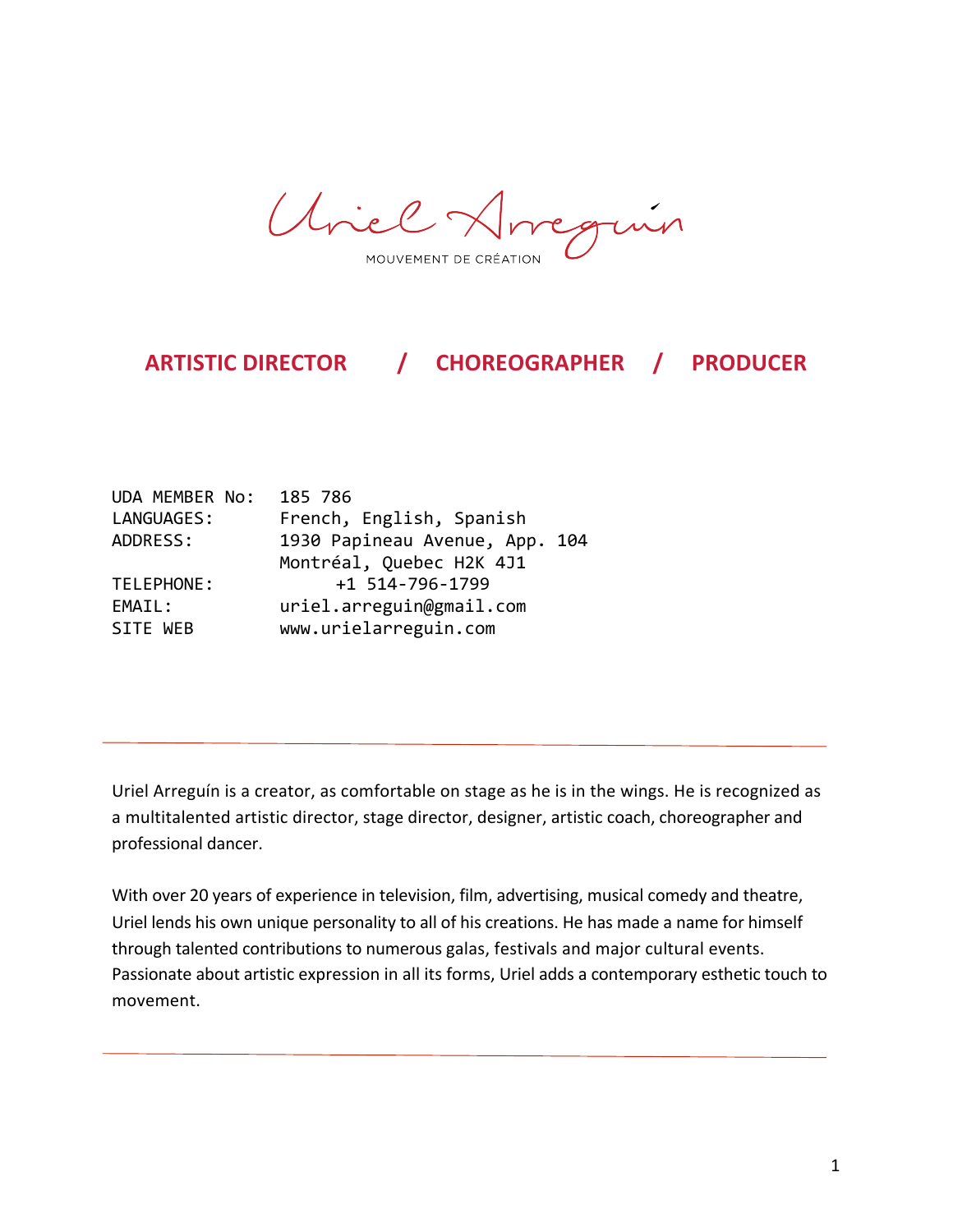# PRODUCTION

2017-2019 | SHARING DANCE / DANSONS ENSEMBLE | Canada's National Ballet School Creative and Artistic Director | Montreal Video: https://www.youtube.com/watch?v=zTEHa0OIcV4

2016-2019 | FOUNDER 5INCO ART IN MOVEMENT | Artistic Director & Founder/Producer | Launching Event Studio 55 | Media Coverage: http://journalmetro.com/culture/1045820/studio-55-immersion-5-etoiles/

2018 | UN PAYS DE MERVEILLES Talent show | Casino du Liban | Founder/co-producer and artistic director | Beirut, Lebanon |

2018 | NOS WEEKENDS KNOWLTON FESTIVAL | Creator/Producer and Artistic Director of a Festival | 5inco Art in Movement Organization | Media Coverage: https://www.lavoixdelest.ca/arts/-cest-fantastique-pour-le-theatre-et-le-village-093d6d92f23e58b1cb44139accc8bb79 Video Link: Knowlton Promo 2018.mp4

2016 | DBAYEH INTERNATIONAL FESTIVAL | Dalida tout une vie | Choreographer | Artistic Director and Lead Dancer | Beirut, Lebanon

2015-2016 | CABARET BURLESQUE, THE CROONERS AND SWING FEVER | Montreal Casino | Choreographer, Lead Dancer

2004 – 2016 | THE BEST OF BROADWAY | Casino de Montréal, Casino Lac Leamy, Le Capitole de Québec, Theatre St Denis, Tropicana Casino, Atlantic City | Lead Dancer

2015 | JUST FOR LAUGHS | Comedy Festival | Montreal Co-Choreographer for Bollywood show

2014 | PARIS / NEW YORK | Groupe Bazz | Just for Laughs | Quebec Tour | Lead Dancer

2013 | INTERNATIONAL CARIBBEAN LATIN TROPICANA SHOW FOR NESTLE INTERNATIONAL Mexico Choreographer | Artistic Director and Lead Dancer

2011 | THE BEST OF BROADWAY | Cairo Opera House | Cairo, Egypt | Lead Dancer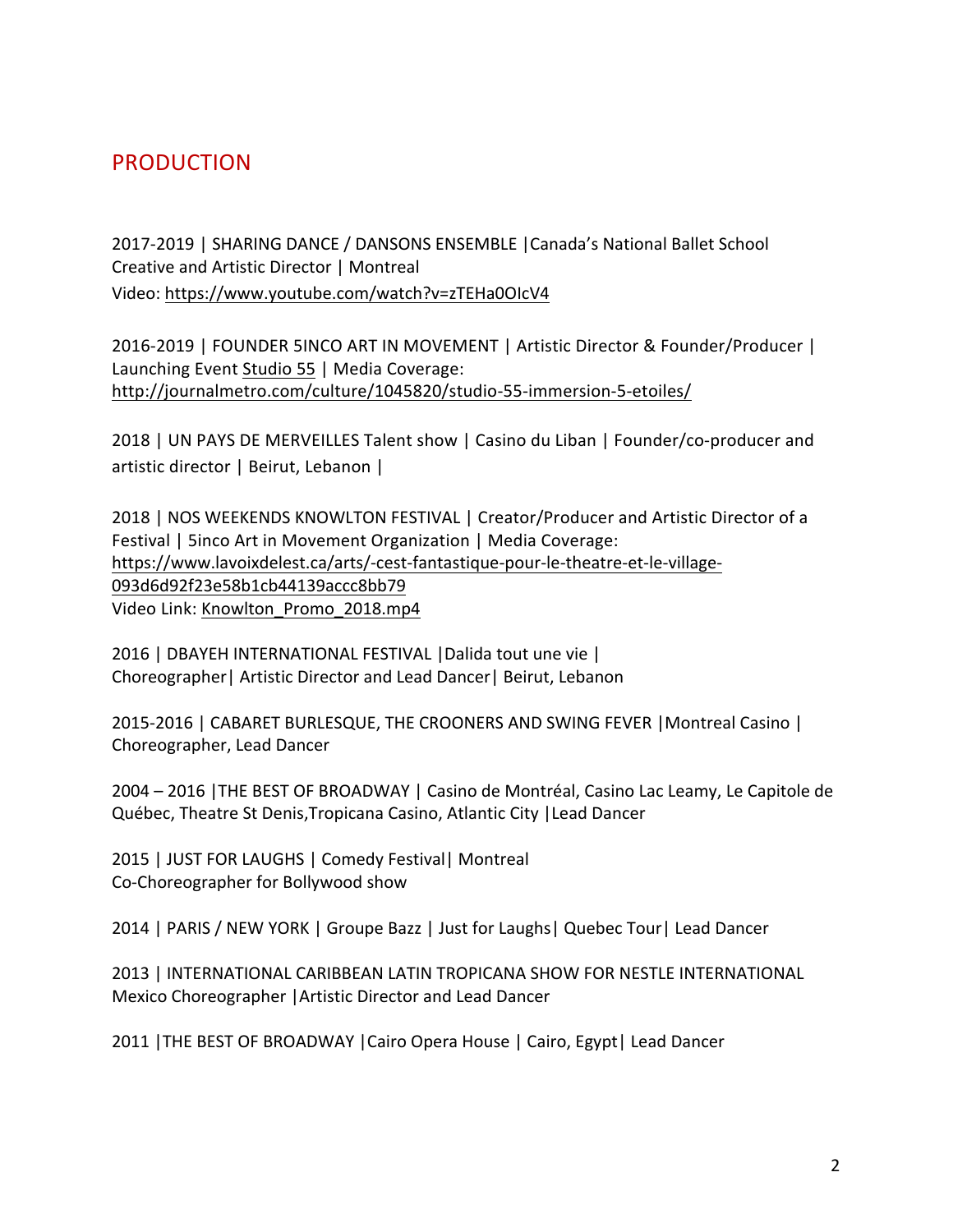2009 - 2010 | OH BOY! | Montreal Casino Cabaret | Production Zone 3 | Artistic Director, Designer, Staging with producer Luc Rousseau, Choreographer, Concept Creator

2004 - 2006 | LEGENDS OF ROCK AND ROLL, SWING FEVER, THE CROONERS, DALIDA (UNE VIE), BOMBAY BLU ETC. | Montreal Casino, Casino Lac Leamy, Theatre St-Denis | Lead Dancer

## FILM AND TELEVISION

2016-2019 | CHEVAL-SERPENT | SEASON I & II | Drama, TV series, Radio Canada ICI Télé | Montreal | Choreographer, Artistic Coach | Media coverage: Une vie de défis

2018 | EN DIRECT DE L'UNIVERS - SPÉCIAL RENTRÉE | Radio-Canada ICI Télé | Montreal | Choreographer, Cheval Serpent teaser

2018 | DANSER POUR GAGNER | V TV | Montreal | Co-Choreographer for disco and urban numbers

2016 | LOURDE (VRAK) | TV episode Bollywood | Choreographer, Artistic Coach

2015 | CANADA DAY AT THE PARLEMENT HILL | CBC & Radio Canada ICI Télé | Ottawa, Canada | Chief Choreographer, Dance Captain

2014 | 30 VIES IV | Radio-Canada ICI Télé | Montreal | Choreographer and Actor (role- Rolando)

2010 | 25th GALA DES ARTISTES | TVA, Montreal | Choreographer, Dancer

2010 | ENSEMBLE POUR HAÏTI (Together for Haiti); HOMMES SANS PAPIERS; LUCK MERVIL | TVA, Montreal | Chief Choreographer, Dance Captain

2010 | GALA CELEBRATION 2010, QUEBEC CITY | Loto-Québec, TVA, Bubbles Television | Choreographer, Dancer

2005-2009 | LE MATCH DES ÉTOILES | Radio-Canada ICI Télé, Montreal | Choreographer and Lead Dancer | Seasons I-II-III-IV (26 episodes per season) | Video: https://www.youtube.com/watch?time\_continue=22&v=MpZLqKfEFmI

2009 | CANADIAN OLYMPIC HALL OF FAME GALA DINNER AND INDUCTION CEREMONY | Jessica Dubé and Bryce Davison, World Figure Skating Championships in Montreal | Choreographer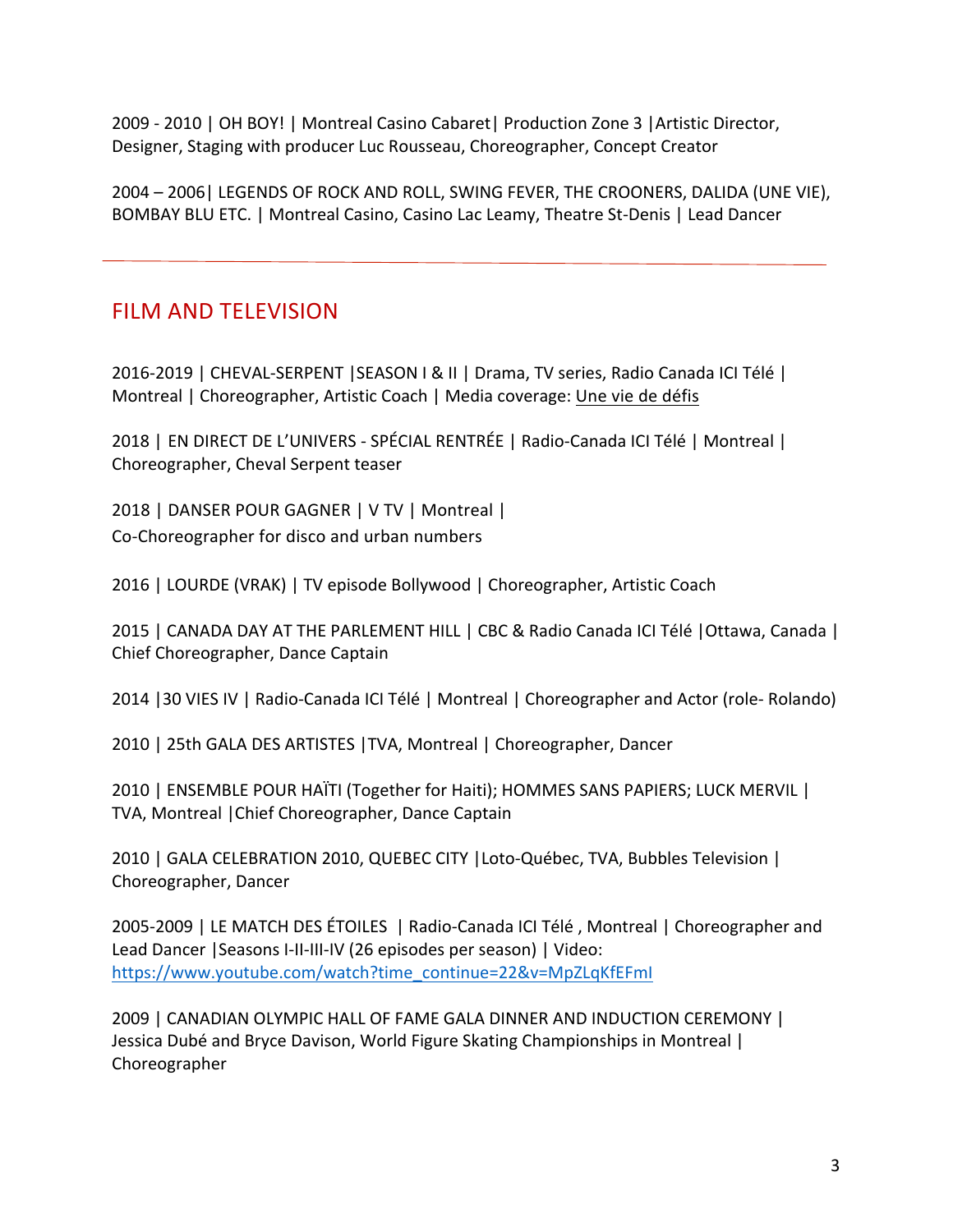2008-2009 | 23rd AND 24th ANNUAL G. AWARDS GALA | Radio-Canada ICI Télé, Montreal | Choreographer

2009 | FESTIVAL JUSTE POUR DANSER (Just for Laughs) | CBC, Montreal | Choreographer, Lead Dancer, Spokesperson

2009 | INTERNATIONAL JAZZ FESTIVAL - TV5 | Florence K, La Noche de Lola, Montreal | Choreographer, Lead Dancer

2009 | TOUT SUR MOI - BOLLYWOOD P.Q. Episode | Radio-Canada ICI Télé | Montreal | Choreographer

2006 - 2009 | TV GALAS LES JUTRAS, LES GÉMEAUX, GALA ARTIS, GALA JUSTE POUR RIRE | TVA, Radio Canada ICI Télé, TV5, Montreal | Choreographer and Lead Dancer

2008 | BATALLA DE LAS AMÉRICAS - INTERNATIONAL REALITY TV | Worldwide Entertainment (Latin America), Montreal | Choreographer, Judge for Canada

2006 | MA TANTE ALINE - FILM | Cité Amérique, Montreal | Choreographer, Collaborator in Creation and Direction

## **GALAS AND EVENTS**

2018 | CORAL BEACH OUTDOOR EVENT | Special dance and fitness classes | Beirut, Lebanon

2017 | FEMMES ENSEMBLE | Celebration of Women's day | Montreal | Choreographer and Lead Dancer

2017 | 2016 | ARTICIEN | Montreal Choreographers' showcase | Choreographer, Dancer

2017 | 2016 | 2015 | UN PAS POUR LA VIE, A STEP FOR LIFE | Canada's Charity Organization Hope & Cope | Ambassador, Speaker, Choreographer | 5inco Art in Movement collaboration

2016 | LUZIA - by Cirque du Soleil World Premiere | Latin Cabaret Performance | Montreal-Toronto | Choreographer, Dance Capitan

2013 | 2014 | CAVA ROSE EVENTS | St Valentine's Bal, Bal Fundation Lise Watier | Gare Windsor, Montreal | Choreographer

2012 | TEDX MONTREAL WOMEN - DANCE AS IT RELATES TO LIFE | Conference Speaker and Choreographer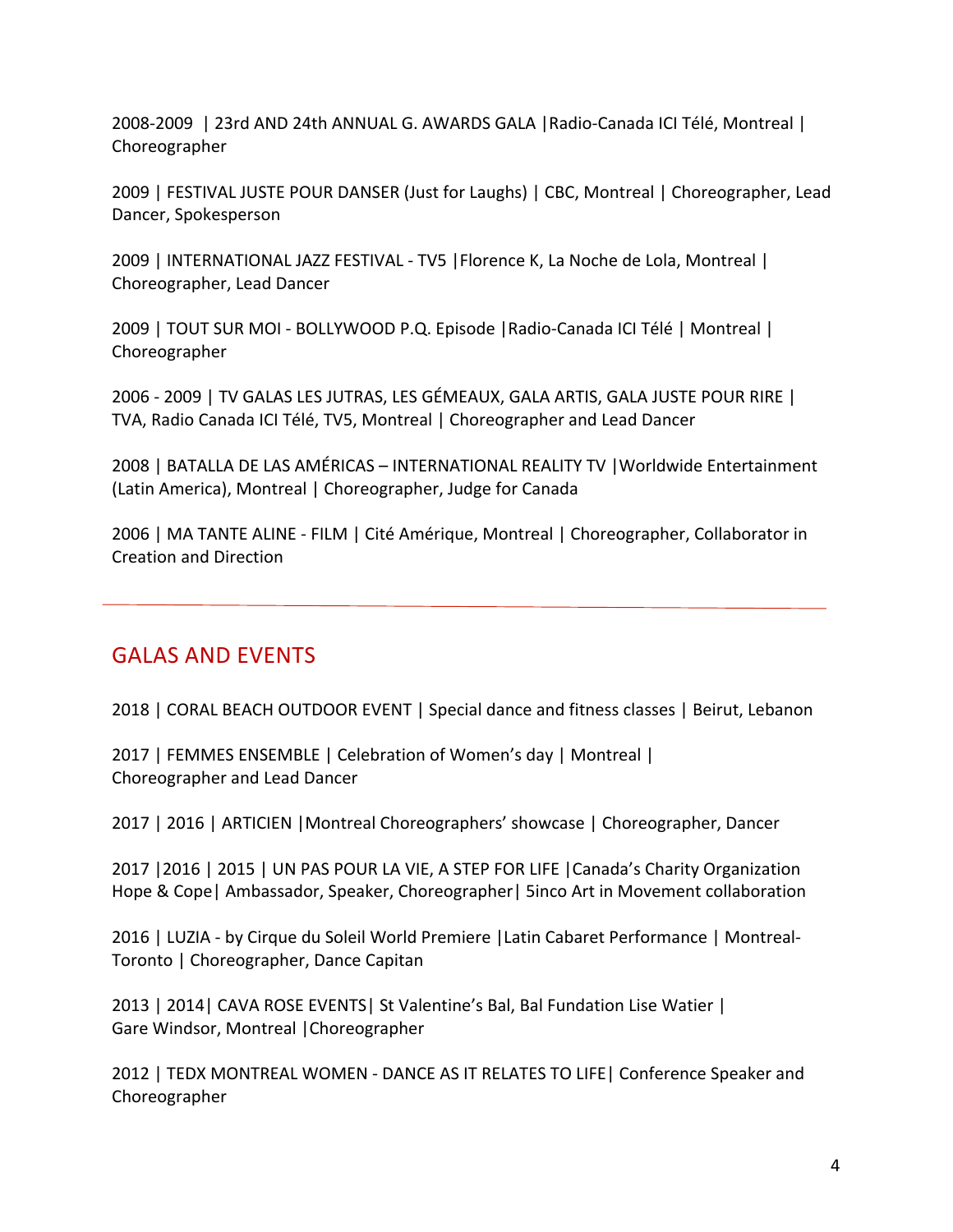#### 2012 | RITZ-CARLTON'S CENTENNIAL GALA |

In partnership with Cirque du Soleil, Montreal | Facilitator, Guest Artist

### 2011 | EYES WIDE OPEN | MUSEUM OF FINE ARTS MASQUERADE BALL| In partnership with Cirque du Soleil | Events and lifestyle, Montreal Museum of Fine Arts | Choreographer and Concept Creator

2011 | GALA BLACK & WHITE | Montreal Museum of Fine Arts | In partnership with Cirque du Soleil | Events and lifestyle | Choreographer and Concept Creator

2010 | 2011 | MONTREAL MUSEUM OF FINE ARTS MASQUERADE BALL | In partnership with Cirque du Soleil| Events and lifestyle| Guest Artist and Choreographer

2010-2007 | BAL DE LEUCAN | Benefit event in partnership with Club sportif MAA | Montreal | Arlequino | 2010 | Artistic director, Choreographer | Au Pays des Merveilles | 2009 | Artistic Director, Choreographer | Elvis Story | 2007 | Choreographer, Lead Dancer

# ARTISTIC DEVELOPMENT AND CONSULTING

2016 | 2019 | REPREZENT DANCE COMPETITION PRIMADANSE | Montreal | Panelist, Expert Judges

2012 – 2019 | CLUB GYMNIX |INTERNATIONAL GYMNASTICS GYM IN CANADA | Artistic Coaching, Choreography and Artistic Direction for Elite Athletes on the Canadian Junior team

2016 | 2019 | CONSORCIO INTERNATIONAL ARTE Y ESCUELA AC (ConArte) Mexico | Honorary Advisory Council, Ambassador | Canada-Mexico

2017 | DANCE PARTNERING | Masterclass + workshop | Tripoli Studios, Montreal

2010 - 2017 | CARISSA VALES AND MADMOISELLE, TWO PROMISING MUSICAL ARTISTS, ON THE INTERNATIONAL SCENE | Image and Stage Performance Development, Artistic Director, Choreographer

2014 | 2015 | JOURNÉE LATINO-AMÉRICAINE DE LA SANTÉ | Consuls | Argentina, Colombia, Ecuador, Guatemala, Honduras, Mexico, Peru, Uruguay, Venezuela | Choreographer, Presenter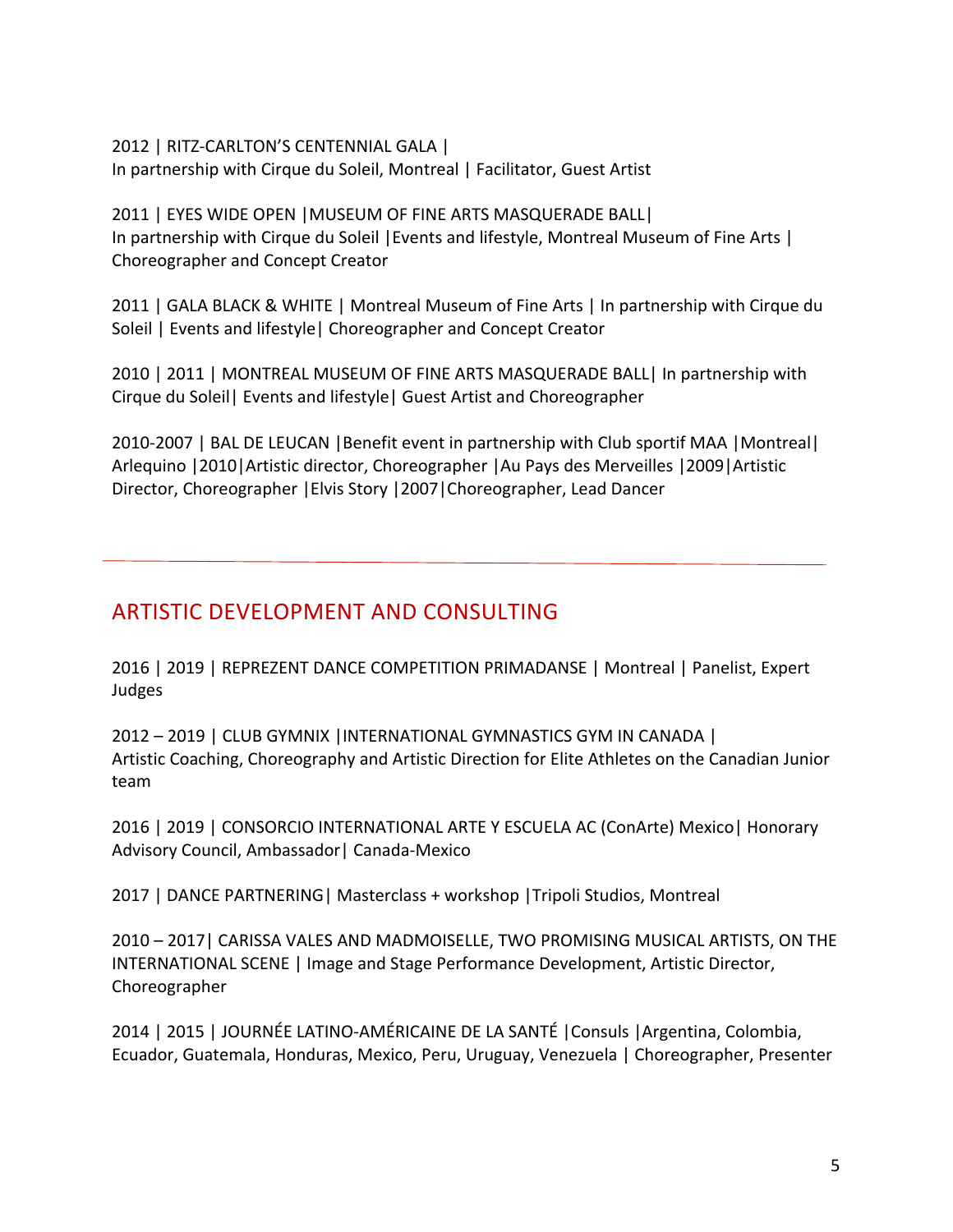2014 | CARISSA VALES MUSIC VIDEO CLIP | CITY LIGHTS | Production Mecam | Choreographer

2013 | 2014 | SYNCHRO CANADA | Synchronized Swimming, water polo woman team | Dance/Fitness Coaching for athletes on the Senior Synchronized Swimming National Team

2012 | CHICAGO INTERNATIONAL SALSA CONGRESS | Judge, Choreographer, Dancer, Presenter

## DANCE AND FITNESS

2005 - 2019 | CLUB SPORTIF MAA - MONTREAL ATHLETIC ASSOCIATION | Unique physical training program, a fusion of dance and fitness | Creator and Designer Cardio Dance, Cardio Pop, Cardio Fever, Latin Booty, Dance Fiesta, Functional Rhythms, Ballet bar, Choreography

2010 - 2019 | CLUB SPORTIF MAA - MONTREAL ATHLETIC ASSOCIATION | | Antigravity yoga, Aerial fitness, Core and Flex, Suspension training with hammock | Certified Instructor

2014 | VI INTERNATIONAL DANCE FORUM CIAD | Mexico | Presenter and Creator of a Unique Style Cardio Dance Fitness Fusion

2014 - 2012 | LATIN AMERICAN HEALTH DAYS | With support from Consul Generals of Argentina, Colombia, Ecuador, Guatemala, Honduras, Mexico, Peru, Uruguay and Venezuela | Presenter and Coordinator Cardio Latino Dance Fiesta

2014|2013 | BAL DU DIMANCHE | Place des Arts, Montreal | Brazilian Samba and Bollywood | Presenter and Artistic Coach

2013-2009 | CLUB SPORTIF MAA - MONTREAL ATHLETIC ASSOCIATION |Jukari – Cirque du Soleil and Reebok: Fit to fly fitness/circus suspension training with a trapeze | Certified Coach

2008 | CARDIO DANCE WITH NATHALIE LAMBERT DVD COLLECTION SERIES (PLATINUM BEST SELLER IN CANADA) CARDIO FEVER, SEXY DANCE, CARDIO BOOMER | Presenter, Choreographer, Artistic Director/Co-